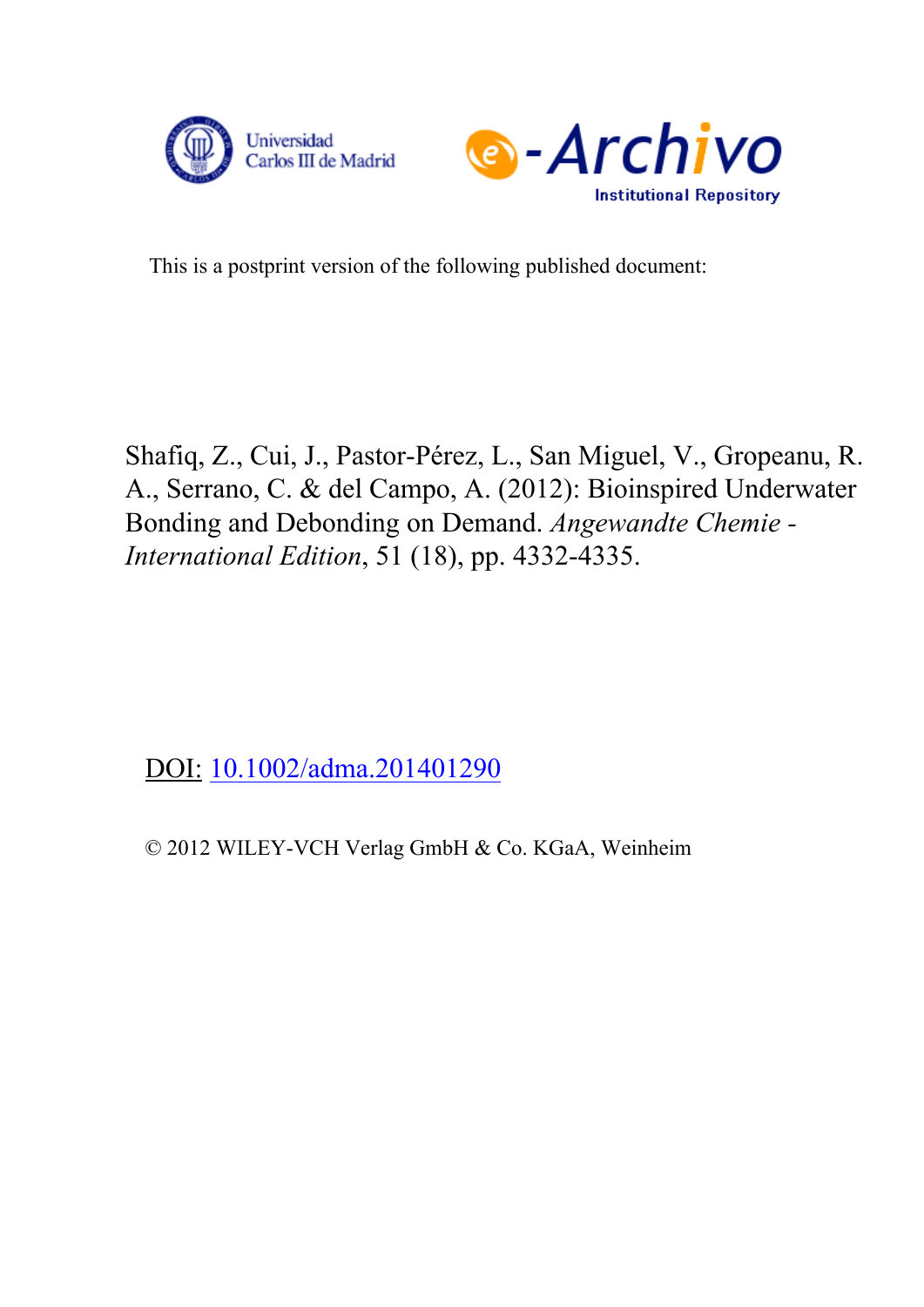## Bioinspired Underwater Bonding and Debonding on Demand Zahid Shafiq, Jiaxi Cui, Lourdes Pastor-Pérez, Verónica San Miguel, Radu A. Gropeanu, Cristina Serrano, and Aránzazu del Campo\*



Mussel glue: Bioinspired underwater chemical bonding with the possibility of phototriggered debonding is reported. A four-arm star-poly(ethyleneglycol) endfunctionalized by nitrodopamine was synthesized. The nitrodopamine offered the reactivity of catechol and the chemistry of the photocleavable o-nitrophenyl ethyl group (see picture).

Adhesion under water, self-healing adhesives that stop catastrophic failure during use, and bonding/debonding on demand are three major topics in adhesion science and technology that are only partially resolved by using current gluing systems. Nature provides us with a fascinating example of underwater adhesion with self-healing properties in the mussel adhesive proteins.[1] These proteins possess a high content of 3,4-dihydroxyphenylalanine (DOPA) residues. The basic pH and oxidant cations in sea water trigger catechol oxidation to quinone which further reacts to form a crosslinked polymer matrix. Robust binding to the rocks is achieved through chelation of the catechol functionality of DOPA with the inorganic oxides. Metal complexation between non-oxidized catechols and multivalent cations from sea water (i.e.  $Fe^{3+}$  ions) confers toughness to the adhesive structure because of the self-healing character of metal coordination complexes.[2] In this way, a single organic functionality with a versatile chemical reactivity tuned by sea water triggers (pH, salt, ions) allows parallel improvement of interfacial and cohesive mechanical strength and durability in the mussel adhesive. Inspired by this system, several groups have used catechol-containing natural molecules for different applications: 1) to obtain stable surface anchors to metal oxide surfaces, $[3]$  2) to generate multifunctional coatings onto almost any type of material, $[4]$  or 3) to incorporate them into polymer backbones as effective crosslinkers to obtain selfhealing networks<sup>[2d]</sup> or adhesive and biocompatible hydro $gels^{[5]}$  with unique clinical applications.<sup>[6]</sup>

Nitrocatechols (Figure 1A) are also natural occurring molecules (i.e. nitrodopamine and nitronorepinephrine are involved in NO metabolism and signalling pathways in neurons) with a similar crosslinking and complexation chemistry. The presence of the electron-withdrawing nitro group in the *p*-position lowers the  $pK$  of the catechol hydroxy groups ( $pK<sub>OH1</sub> \approx 6.5$  and  $pK<sub>OH2</sub> \approx 10$ ),<sup>[7]</sup> enhancing their acidity and hydrogen bond donor character and increasing stability against oxidation. Nitrocatechols are partially deprotonated at physiological pH and show higher affinity for coordination with metal oxides.[7] But the most significant feature of the natural nitrocatechols and their derivatives has been overseen. The o-nitrophenyl ethyl moiety should be

[\*] Dr. Z. Shafiq, <sup>[+]</sup> Dr. J. Cui, <sup>[+]</sup> Dr. L. Pastor-Pérez, Dr. V. San Miguel, Dr. R. A. Gropeanu, Dr. C. Serrano, Dr. A. del Campo Max-Planck-Institut für Polymerforschung Ackermannweg 10, 55128 Mainz (Germany) E-mail: delcampo@mpip-mainz.mpg.de

photocleavable following the mechanism depicted in Figure  $1 \text{ A}^{[8]}$  If this is the case, light exposure of a polymerized (through oxidative reactions or  $M^{n+}$  chelation) or a surfaceattached nitrocatechol derivative would trigger a molecular cleavage and, consequently, a phototriggered depolymerization reaction or surface detachment (Figure 1 B). In other words, nitrocatechols represent the first example of bioinspired and self-healing underwater chemical bonding with the possibility of phototriggered debonding. Herein, we prove this hypothesis and show the potential of nitrocatecholamines to create biocompatible underwater self-curing, self-healing, surface-reactive, and photodegradable materials.

Nitrodopamine (ND) was readily synthesized by nitration of dopamine and was used to end-functionalize a four-arm star-poly(ethyleneglycol) (PEG-ND<sub>4</sub>) (see the Supporting Information for details). The presence of the ND end-groups was confirmed by <sup>1</sup>H NMR and UV spectroscopy (Figure SI1 in the Supporting Information). Covalently crosslinked gels were obtained under oxidative conditions  $(NaIO<sub>4</sub>)$ . The gelation time and crosslinking degree were adjusted by varying the concentration of the oxidant. Metal-mediated crosslinking of PEG-ND<sub>4</sub> was also obtained by adding  $Fe^{3+}$ cations to a concentrated aqueous solution of the polymer (molar ratio  $FeCl<sub>3</sub>:ND = 1:3$ ). Covalently and metal-coordinated homogeneous thin hydrogel films  $(< 1 \mu m)$  were obtained (see the Supporting Information for details).

The photoresponse of the  $PEG-ND_4$ -crosslinked hydrogel films was studied using a quartz crystal microbalance with dissipation (QCM-D). The detected changes in the frequency  $(\Delta f)$  and dissipation  $(\Delta D)$  are indicators for changes in the mass and viscoelasticity of the hydrogel film supported by the quartz crystal. The use of a window-cell allowed in situ measurement of the changes of the hydrogel film during light exposure. Figure 2A shows  $\Delta f$  and  $\Delta D$  of covalent and Fe<sup>3+</sup>crosslinked films. Light exposure caused a continuous increase in  $\Delta f$ , indicating a mass decrease at the surface layer. This can be associated to the photocleavage of the onitrophenyl ethyl crosslinking units and the continuous removal of the hydrogel film from the surface. The lightdose-dependent removal of the hydrogel films from the substrate was further confirmed by a loss in absorbance detected by UV spectroscopy of hydrogel films supported onto quartz substrates after exposure and washing (Figure 3A). Covalently crosslinked films with increasing oxidant concentrations required higher exposure doses for cleavage (Figure 2 B). Hydrogel films crosslinked with 20 mm oxidant concentration did not change upon exposure, indicating that too extensive crosslinking does not allow photoremoval of the gel at the employed irradiation doses.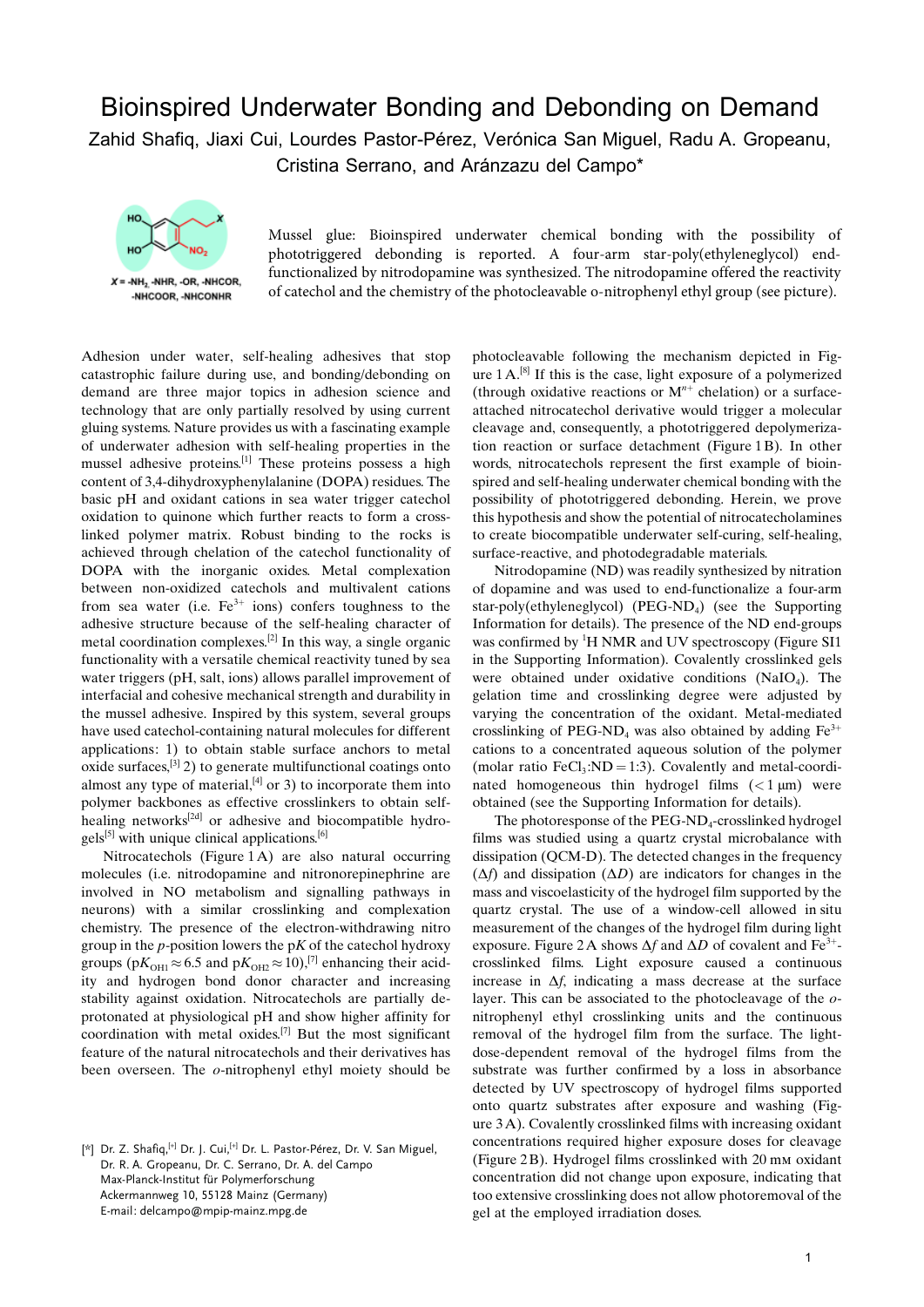

Figure 1. Structure of nitrodopamine derivatives and their photocleavage mechanisms. a) Photolytic reaction of the o-nitrophenyl ethyl moiety. See Figure SI1 in the Supporting Information for a more detailed reaction mechanism pathway. b) Different strategies used to trigger bonding (through oxidation of the catechol unit to quinone and further reaction, or through formation of metal complexes) and debonding upon exposure of nitrodopamine derivatives to light. Catechol reactions may lead to other polymerization products, but the photoreaction cleaves the linked chains in every case.

The photocleavage of the  $Fe<sup>3+</sup>$ -crosslinked gel was faster and more effective than that of the covalently crosslinked gels and, therefore, significantly lower exposure doses were required for complete removal of the film (Figure 2A). We do not expect differences in the photocleavage mechanism of covalently and  $Fe<sup>3+</sup>$ -crosslinked gels. However, the free catechols in the covalently crosslinked gel may well interfere with the reactive intermediates of the photolytic reaction and cause polymerization side-reactions that lower the overall depolymerization yield mediated by o-nitrophenyl ethyl photocleavage. UV and HPLC analysis of irradiated nitrodopamine in the presence and absence of catechol chelating units confirmed this hypothesis (data not shown). These sidereactions are less favored in the  $Fe^{3+}$ -crosslinked gel at  $pH >$ 10 since the catechol groups are chelated forming the triscoordinated complex and, therefore, less prone to react with other groups.

The dissipation curves also reflected the changes in the hydrogel during exposure. In parallel to the mass loss,  $\Delta D$ initially increased and afterwards decreased with increasing exposure dose in the covalently crosslinked films (5 and 10 mm oxidant). This behavior reflects that the viscoelasticity of the film increased at low photolytic conversion as a consequence of the small reduction in the crosslinking degree, and decreased afterwards while the film was gradually dissolved and removed from the crystal. The initial increase was not detected in the  $Fe<sup>3+</sup>$ -crosslinked gel, presumably because of the faster photocleavage process.

The light-triggered cleavage of the hydrogel was further visualized by irradiating thin hydrogel films through a mask with micrometric stripes. A clear pattern was observed after washing the film in water for a few seconds (Figure 2B). The gel was removed from the exposed regions and remained intact at the non-illuminated areas. These results firmly confirm the ability of ND to allow underwater bonding and light-triggered debonding of crosslinked materials.

We also tested the capability of nitrodopamine to form photocleavable and biocompatible coatings onto solid surfaces. Homogeneous and transparent nitrodopamine coatings were easily obtained by immersing quartz substrates into a 2 mgm $L^{-1}$  solution of nitrodopamine in Tris-HCl buffer at pH 8.5 for 24 h. Upon light exposure and a short washing step, the absorbance significantly decreased (Figure 3 B), evidencing the photocleavage of the o-nitrophenyl ethyl moiety in the structure and proving that phototriggered depolymerization had occurred. The photocleavage process leaves a residual monolayer of dopamine attached to the surface (the same holds for the hydrogel case). This is reflected in the residual absorbance after full exposure (green line in Figure 3 B).

Cells were incubated onto the ND layers. Cells grew onto the nitrodopamine and retained their functionality, showing the biocompatibility of the coating (data not shown).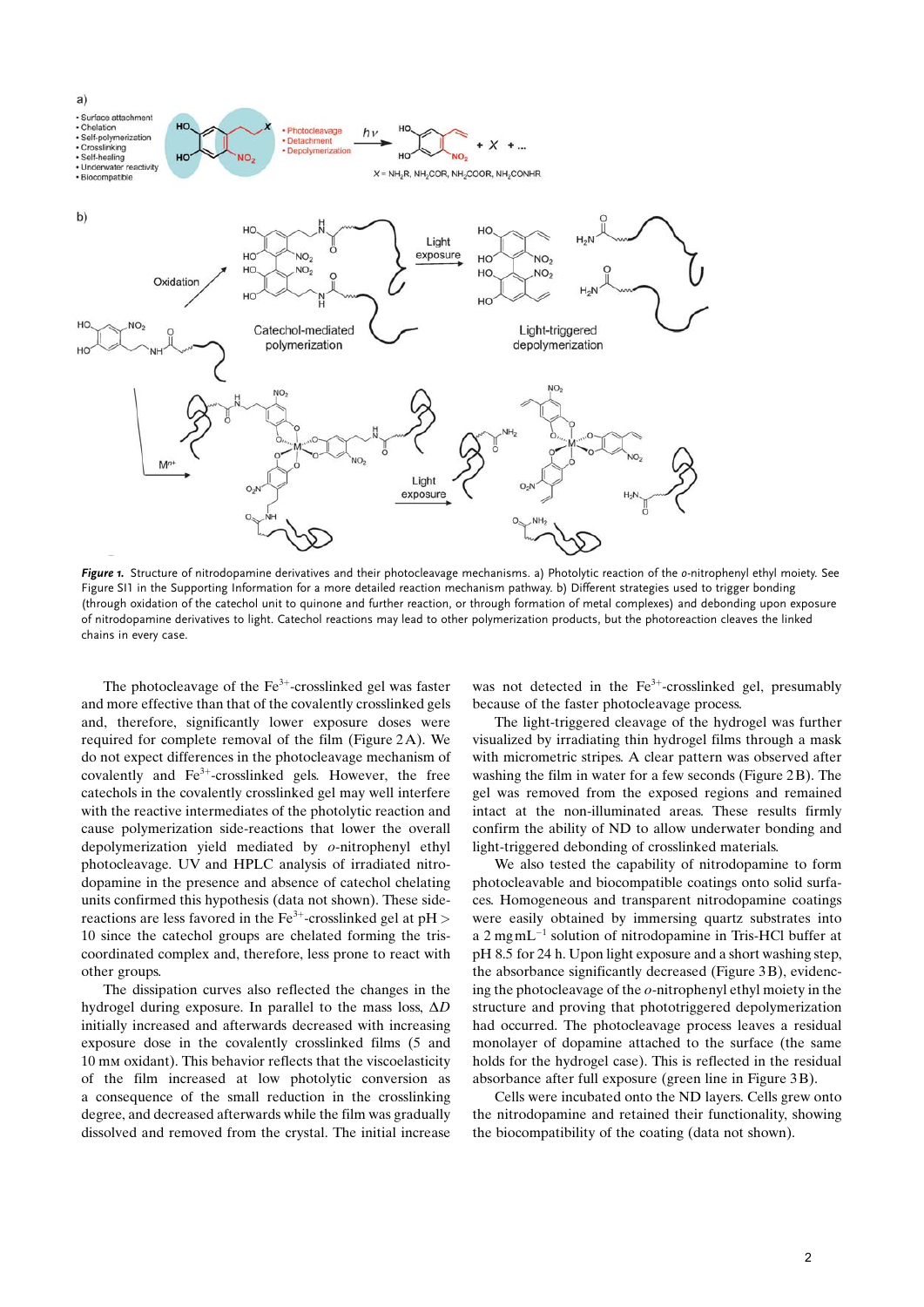At last we proved that nitrodopamine gels retain the self-healing property associated to the metal-coordinated catechol units. The Fe<sup>3+</sup>-crosslinked  $PEG-ND_4$  gel was cut in two on the entire length of the gel piece. As depicted in Figure 2C, the crack was no longer visible after 3 min. Moreover, distant pieces obtained by repetitive cutting of the gel, fused always together into a selfsupported single film (see Movie 1 in the Supporting Information). These results show that the nitro substitution does not affect the self-healing properties of metal-crosslinked catechol-derivatized gels.

In conclusion, natural nitrocatechols like ND are biocompatible crosslinkers able to form covalently and metal-crosslinked stable gels and coatings underwater that can be photodegraded upon light exposure. In this way, mussel-inspired materials functionalized with nitrocatechols retain all advantages of catechol bonding and add an additional important functional level: light-triggered debonding and degradation on demand. Taking account of 1) the relevance of DOPA-inspired

materials as surgical glues and scaffolds for tissue regeneration<sup>[9]</sup> or biocompatible coatings,<sup>[4c]</sup> 2) the urgent need for reversible and degradable variants of the aforementioned materials (i.e. detachable hydrogel pads for skin regeneration, reversible glues for repetitive surgical operations, substrates for cell sheet engineering), and 3) the interest that dynamic materials enabling real-time and site-specific manipulation of their physicochemical properties using biologically friendly stimuli have for cell biology, drug delivery, or tissue regeneration, $[10]$  our results open new possibilities for the generation of photodegradable biomaterials with wide use in multiple cell and medical applications.



Figure 3. a) UV spectra of Fe<sup>3+</sup>-crosslinked PEG-ND<sub>4</sub> thin hydrogel film after exposure with an increasing dose of light and a washing step. The decrease in absorbance is associated with the photocleavage of the o-nitrophenyl ethyl group and the release of the PEG chains attached to the chromophore from the film. A weak residual absorbance (almost not visible at this scale) remained after full irradiation, as expected from surface-bound ND molecules that cannot be cleaved. b) UV spectra of nitrodopamine coating deposited onto a quartz substrate upon irradiation at 360 nm with increasing doses and washing. The decrease in absorbance reflects the photo-depolymerization process and release of the ND coating from the substrate. The residual absorbance after full exposure (green line) corresponds to the surface-bound ND molecules.



Figure 2. Photodegradation and self-healing properties of the PEG-ND<sub>4</sub> gels. a) Normalized frequency (closed symbols) and dissipation (open symbols) changes of the third overtone of a QCM crystal coated with the PEG-ND<sub>4</sub> film during exposure to light at 460 nm.  $\Delta f$  and  $\Delta D$  were normalized by dividing through the maximum and minimum values, respectively, to take account of the differences in the film thickness between the different samples. The different curves correspond to films that were covalently crosslinked using different oxidant concentrations and to  $Fe^{3+}$ -crosslinked films. b) Masked irradiation of a hydrogel film and microscopic image of hydrogel patterns obtained after masked exposure and development in water of a covalently crosslinked PEG-ND<sub>4</sub> film (0.6  $\mu$ m thickness). The bright stripes (200  $\mu$ m width) correspond to exposed regions after washing, from where the gel was removed. c) Self-healing of PEG-ND<sub>4</sub>-Fe<sup>3+</sup> gels after failure induced by cutting. The gel recovered its cohesiveness within minutes.